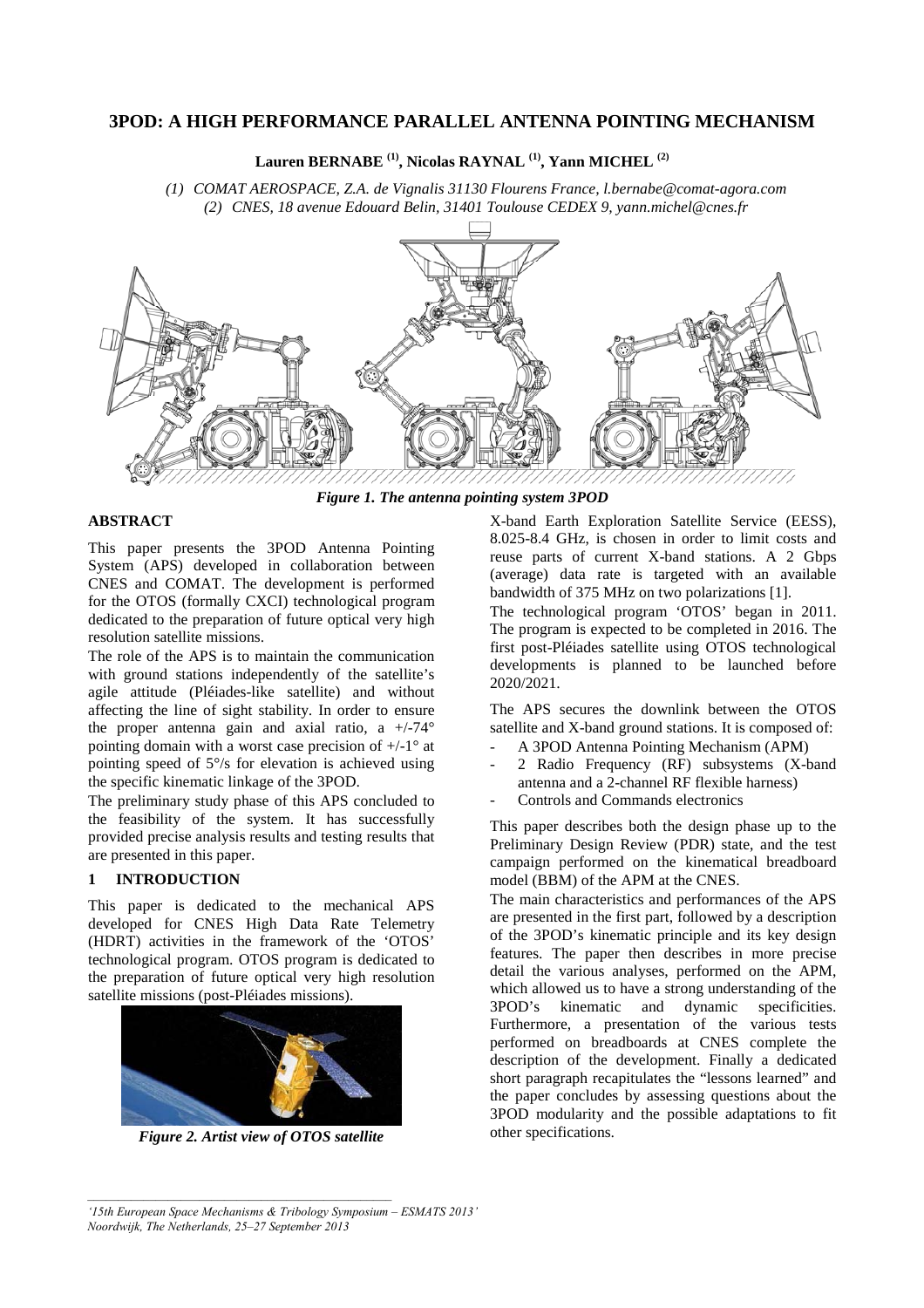| <b>Function</b>                           | APS Characteristics and performances |                                                                       |  |
|-------------------------------------------|--------------------------------------|-----------------------------------------------------------------------|--|
| <b>Interfaces</b>                         | APS Mass (with thermal protection)   | 5,6kg                                                                 |  |
|                                           | Volume (with antenna)                | $0391$ mm - h255                                                      |  |
| Kinematics                                | Azimuth / Elevation rotation range   | Unlimited (>360°) / +/- 74°                                           |  |
|                                           | Pointing resolution                  | < 0.02° (excluding piloting simplification)                           |  |
|                                           | Pointing Accuracy incl. electronics  | $<+/-1$ °                                                             |  |
|                                           | Angular velocity                     | 5°/s (elevation with ECSS margins)                                    |  |
|                                           | Reliability to actuator failure      | Up to 40% of pointing domain in case of actuator failure              |  |
| Mechanical<br>and thermal<br>environments | Vibrations (ECCS-E-D10-03)           | 17grms (Z-axis) / 11grms (transverse axes)<br>First eigenmode > 150Hz |  |
|                                           | Thermal (with thermal control)       | [-150°C; +150°C] (on deployable mast)                                 |  |
|                                           | Jitter (PLEÏADES app.)               | Mz, Mt=0.01Nm / Fz= 0.015N / Ft = 0.03N (measured on BBM)             |  |
| Power                                     | Power consumption                    | 18W (APM) + 15W (thermal control)                                     |  |
| Lifetime                                  | <b>Mission lifetime</b>              | 7 years                                                               |  |
|                                           | <b>APM Lifetime</b>                  | ~100.000 tracking cycles                                              |  |
|                                           | Data rate (for 2 polarizations)      | Up to more than 2 Gbps                                                |  |
| RF<br>(for X-band<br>application)         | <b>Total insertion loss</b>          | < 1.35 dB                                                             |  |
|                                           | APS overall gain                     | $~^{\circ}$ 19 dBi @+/-3°                                             |  |
|                                           | Maximum input RF Power               | 10 W / polarization                                                   |  |
|                                           | Antenna gain                         | > 20.3 dBi @+/-3°                                                     |  |
|                                           | <b>RF</b> antenna mass               | Reflector < 350 gr                                                    |  |

## *Table 1. Main APS Performances*

# **2 APS CHARACTERISTICS**

Targeting an average data-rate up to 2 Gbps implies new challenges on the associated APS, particularly in terms of agility and pointing range. Maintaining the communication coverage with the ground station independently of the agile satellite's attitude and without affecting the line of sight stability (low mechanical jitter) is indeed decisive. For OTOS application, a 74° pointing domain with a worst case pointing precision of  $+/-1$ ° at pointing speed of about 5°/s (for elevation) is targeted.

The 3POD parallel manipulator concept, patented in collaboration between COMAT and CNES was chosen by CNES for the APM. It has several advantages compared to classical gimbal assemblies [2]. The main performances of 3POD APS for OTOS technological program are gathered in Tab. 1.

# **3 KEY DESIGN FEATURES AND ADVANTAGES OF THE 3POD APM**

The main design challenge, in this new development, is to propose an APM :

- $\checkmark$  With low induced jitter.
- With bi-polarization of the RF cables.
- Including its unique integrated HDRM device.
- Ensuring sufficient motor ECSS factors.
- Minimizing the overall dimensions and mass.
- $\checkmark$  Compliant with space thermal environment (3POD mounted on a deployed mast).
- $\checkmark$  Robust to an actuator failure (reduced range).

The challenges are addressed by a combination of 7 sub-systems that each perform a specific function and come together in a complex mechanism assembly, the 3POD APM (see Fig. 4):

- The moving plate (Antenna interface).
- An RF cable routing structure (or Slinky).<br>  $\angle$  3 Legs (or Arms) (upper and laures lists)
- 3 Legs (or Arms), (upper and lower links).
- The fixed base plate, (Satellite mast interface).
- 3 Actuators (I/F btw the base plate and legs).
- $\checkmark$  The Hold Down and Release Mechanism (HDRM).
- $\checkmark$  A passive thermal control system.

#### **4 3POD KINEMATIC PRINCIPLE**

The 3POD APM is a parallel architecture robot; it controls a moving plate's orientation and plunge (height on the elevation axis) by the three fixed rotative actuators at the base joints.



### *Figure 3. 3POD schematics and Mechanical linkage of one 3POD leg*

The fixed base plate satellite interface (I/F) is linked to three sets of legs via the motorized revolute joint (the base joints). The lower link of each leg is connected to the upper link via a ball joint (an association of three revolute joints). The upper link is in turn connected to the payload I/F plate using revolute joints. This linkage allows for three degrees of freedom (DoF) of the moving plate (Azimuth, elevation and plunge).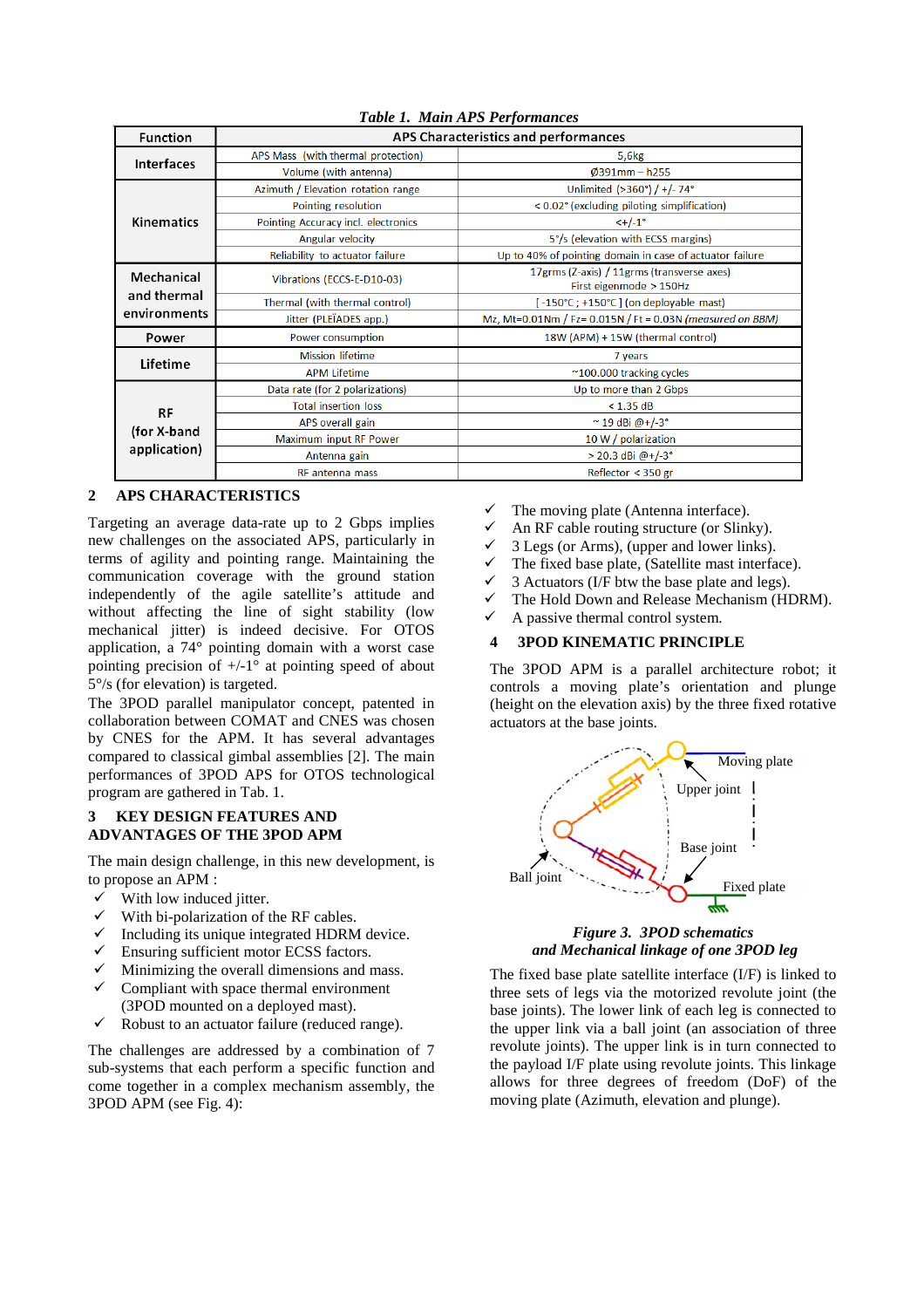

*Figure 4. APS 3POD for OTOS application* 

# **5 DESIGN DESCRIPTION**

# **5.1 General description**

This section presents the main design principles that drive the global mechanism's design architectures.

First of all, the primary objective of the 3POD APM is a general pointing requirement to orient an antenna within a wide domain  $(+/- 74^{\circ})$ , following a high tracking speed (5°/s in elevation), and with a specified precision of 1°. It remains the primary criteria analyzed and verified throughout the design evolutions of the 3POD.

Secondly, the overall dimensions in folded and deployed states limit the parameters of the robot. The geometry proposes the legs' length of L=125mm for a base radius of R=55mm. It is the optimum geometry considering the required pointing domain, the allowable space for the integrated HDRM and for the RF cable routing system. In parallel, an important effort in mass reduction steered the design evolution. The number of parts and of assemblies is minimized and all parts are optimized in shape.

Finally, the design is driven in part by integration and maintainability requirements. This is addressed by ensuring every sub-system remains relatively "standalone" to be assembled onto the 3POD as a whole.

### **5.2 The moving Plate and X-band Antenna**

The moving plate is designed to minimize the Center of Gravity (CoG) height of the antenna and to ensure accessibility in the center for access to the RF coupler and to the HDRM locking screw. The plate proposes three structural arms that reach toward the antenna.

The APS antenna is a parabolic reflector antenna. The source is designed as two crossed dipoles surrounded by a subreflector. To generate the dual circular polarization, the crossed dipoles are fed by a 3dB hybrid coupler which is made using a full-metal barline technology. The source is protected by a radome in PEEK material attached to the source core. The overall dimensions of the antenna are Ø212mm by 100mm, the mass is below 350 grams.

## **5.3 The RF coax routing system**

Due to its sensitivity to cumulated lifetime and space environment, specific attention was paid to the RF coax harness development. Several coax cable routing solutions were tested at CNES (including direct link with or without relaxation loop). An innovative helical routing in the center of the APM was chosen. It allows unlimited turns in the azimuth angle without requiring the use of RF rotary joints while minimizing mechanical stresses in the coax cables.



*Figure 5. Breadboard of RF cable routing* 

For OTOS application, the routing structure resembles a helical "slinky" toy, with two RF cables linked to it using clamps. The movement of the cables (predicted by analyses) is maintained within the central part of the 3POD free of interference. It is controlled in part by the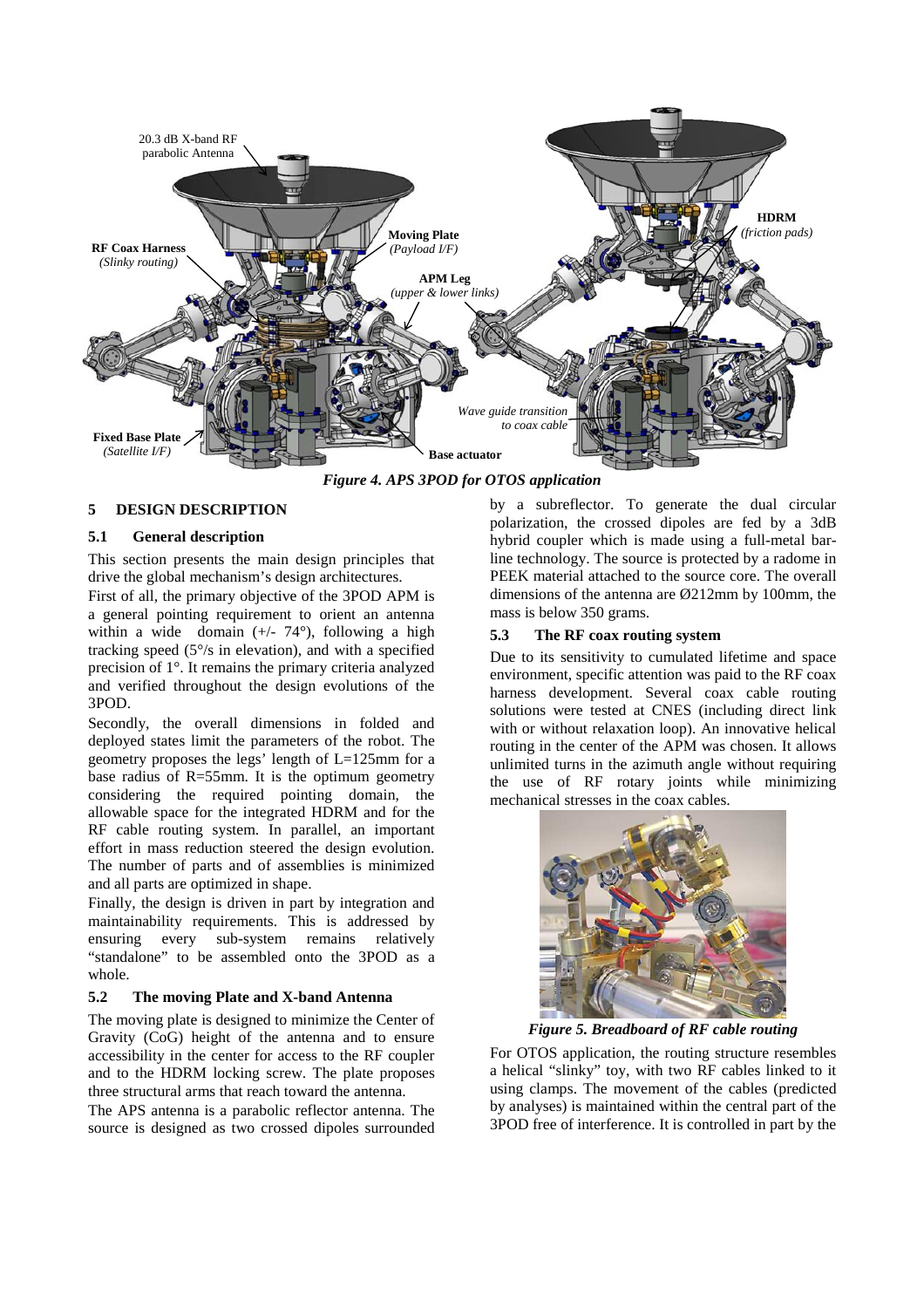axial rigidity of the slinky. Furthermore, on the clamps holding the RF cables is added a feature to maintain in position the entire routing structure during launch.

Concerning the coax cable itself, the baseline is a 4mm coax cable manufactured by AXON specifically for this application. This cable is inspired from Axowave AX4US cables. Special precautions were taken during design phases of both the external and the internal elements, in order to undergo the aggressive cumulated environments (vacuum [3], lifetime, thermal, oxygen atomic and radiations). The total insertion loss of the harness is about 1.2dB including SMA connectors in worst case.

### **5.4 The leg sub-system**

The legs are an essential element to the kinematic linkage of the 3POD. To limit the use of MLI on mobile parts, they are not under any thermal protection. They are in titanium painted in white. Each leg is equipped with 4 identical Superduplex ADR ballbearings, solid preloaded and dry lubricated by PVD MoS2. The design and accommodation on the legs take into account the thermal gradient provided by the thermal analyses.

### **5.5 The actuator**

The three identical actuators (6N.m  $\omega$  18°/s) have been highly optimized for reduced mass and high compactness. They are composed of a stepper motor 27pp from SAGEM, a Harmonic Drive HFUC 14 with a reduction ratio of 30 (50 in backup solution), a double preloaded inclined ball bearing, and finally an absolute encoder measuring the actuator output position.

The double bearing guides the motor and the Harmonic Drive output shafts. This bearing also serves as the base joint of the kinematic robot and its rotation directly drives the legs in movement. All components within the actuator are wet lubricated with grease based on Penzanne SHFX2000 oil. The main actuator performances are listed in Tab. 2.



*Figure 6. Actuator cross section* 

| <b>Table 2. Actuator Performances</b> |  |
|---------------------------------------|--|
|---------------------------------------|--|

| <i>raone 2.12000001 1 erformances</i> |                  |                 |  |  |
|---------------------------------------|------------------|-----------------|--|--|
| <b>Characteristics</b>                | Data             | <b>Comments</b> |  |  |
| Motor step angle                      | $1^{\circ}$      |                 |  |  |
| Harmonic drive ratio                  | 30               | 50 (backup)     |  |  |
| Output shaft speed                    | $18\degree$ /s   |                 |  |  |
| Output torque                         | 6 Nm             | $@18^{\circ}/s$ |  |  |
| Holding torque                        | 13.5 Nm          | max             |  |  |
| Detente torque                        | $1.05$ Nm        | max             |  |  |
| Axial stiffness                       | $60$ N/ $\mu$ m  |                 |  |  |
| Radial stiffness                      | $260$ N/ $\mu$ m |                 |  |  |
| Bending angular stiffness             | 34 N/mrad        |                 |  |  |
| <b>Torsional stiffness</b>            | 1900 N/mrad      | Min             |  |  |
|                                       | 3400 N/mrad      | Max             |  |  |
| Operating temp.                       | $-20/80 °C$      | Min / Max       |  |  |
| Non-operating temp.                   | $-40/80 °C$      | Min / Max       |  |  |
| Power consumption                     | 6 W              | under $0.5A$    |  |  |
| Total mass                            | $0.8$ Kg         |                 |  |  |
| Outer volume                          | Ø89 x 73 mm      |                 |  |  |

### **5.6 The HDRM unit**

The trade-off realized on APM HDRM led to the choice of a unique point of attach, in the center of the APM. It holds down the moving plate and the antenna onto the base plate during launch and uses a standard separation nut system (Pyrosoft (Lacroix) as the baseline and Rulsa (Soterem) as back-up. The locking screw is ejected into a bolt-catcher feature on the moving plate. The plane to plane contact between the moving plate and the base plate is controlled with the use of specific removable friction pads. One is in Titanium with Tungsten Carbide and the second is Stainless Steel, this contact is calibrated to the required axial load for the application.

# **5.7 The Base Plate**

The base plate is the direct interface of the 3POD APS onto the satellite. It also houses the 3 actuators, the separation nut of the HDRM and all the connectors both to the electronics and to the RF feeders. Onto this base plate is also attached the thermal protection. For ease of maintainability, the 3POD fully equipped with its RF payload and the thermal protection can be mounted "as is" onto the Satellite without having to remove the thermal protection. All interfaces are regrouped and accessible from under the base plate.

# **6 THERMAL DESIGN**

### **6.1 Thermal environment**

Due to its location on top of a deployable mast (cf. Fig. 2), the thermal environment is particularly constraining on the APS subsystems. It is considered as a worst case scenario for the APS and its subsystems in comparison to any other accommodation on the spacecraft structure. The APS is sized for an environment of  $[-150\textdegree C; +150\textdegree C]$ , the mast implies a thermal interface of  $[-100^{\circ}\text{C}; +80^{\circ}\text{C}]$  with a coupling of 0.05W/K. Finally, the thermal control power budget is about 15W.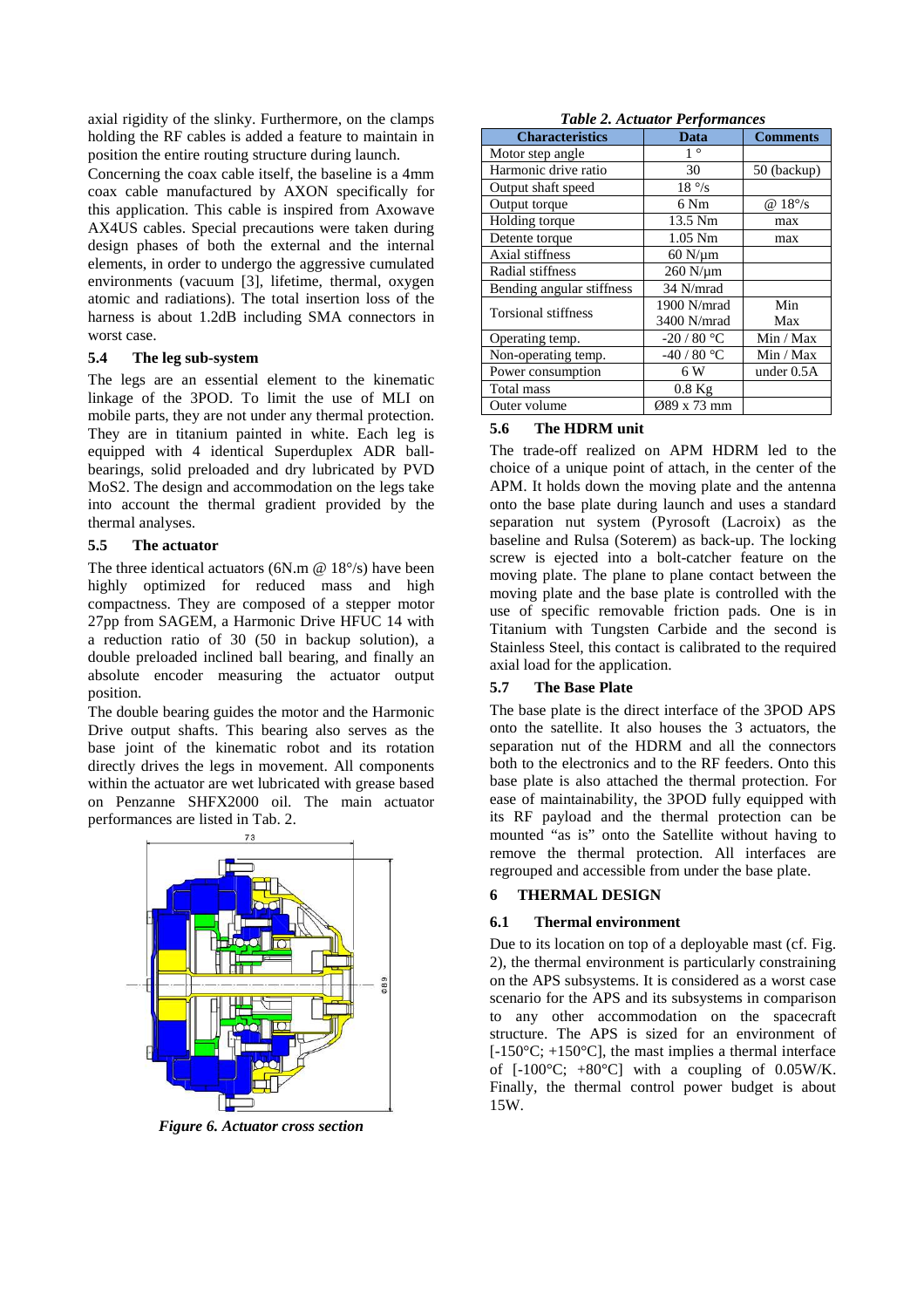### **6.2 Thermal analyses**

Early in the preliminary design phase, the APS was analyzed thermally as a whole, considering the RF systems' thermal effects on the mechanism and vice versa. All thermal analyses include thermal dissipation due to RF power.

One of the difficulties behind the thermal analysis performed by EPSILON is to estimate the worst case scenarios for both the mechanism with its actuators and for the RF sub-systems. The methodology used is based on the position in orbit but also on the mission specific 3POD APS movements coupled or not with effects of RF power dissipation.

Three different thermal concepts were evaluated, the one selected for the OTOS application relies on simple and well controlled methods (heaters, painting, radiator, MLI,…). In this design, the RF subsystem and the mechanism propose their individual thermal protection and avoid using any MLI on mobile parts especially on the legs of the APM (see Fig. 7).



# **6.3 The mechanism's thermal design**

The APM's moving parts (plate and legs) are painted in white and do not require thermal protection. The fixed base plate, and all the components or sub-systems regrouped onto it, are protected under a thermal MLI cover (described below). Each actuator is equipped with a heater, they can provide up to 3.9W in the cold cases (survival). Finally, in the hot case scenarios, the power dissipated by the actuators is evacuated through the top plaque of the 3POD base used as a radiator. Since the top plaque is oriented toward the earth it is a thermally stable surface, appropriate for its radiator function.

The challenge in the design of the base plate's thermal MLI protection lies in the area between the moving legs (the base joint) and the fixed plate. The area in the back of the actuators is protected by a fairly simple MLI tent. On the other hand, the base joint, rotating close to the base plate, is protected by boxing it under an isolation thermal shutter that rotates under a fixed isolation structure on the base plate (see Fig. 8).



*Figure 8. Thermal protection on the base plate.* 

# **6.4 The RF subsystem's thermal design**

An MLI protection is located on the rear of the antenna; it also covers the RF coupler and the SMA connectors toward the RF cables. The active face of the antenna is painted in white. No active thermal regulation is needed on the antenna.

The transitions to wave guide are thermally decoupled from the 3POD's base plate but remain covered under the same MLI protection as the remainder of the base plate. Under worst cold case scenario (or survival), they require heating provided by heaters of 1.4W each.

Finally, the main challenge behind the RF sub-system thermal design resides in the heaters enlaced around the RF cables. Indeed the RF cables are not covered by any passive thermal protection since they would reach too high temperatures in operating mode. Therefore under certain conditions (worst case cold or survival) the cables require small heating power (about 0.75W each). This technology is currently being developed by AXON and is undergoing tests.

# **7 CONTROLS AND COMMANDS**

# **7.1 3POD Piloting Modes**

The APS functional modes can be separated as follow:

- Folded mode/configuration: during launch, the APS is folded and held by the HDRM, the actuators are not powered (see. Fig. 4, left).
- Stand-by mode/configuration: the APS is deployed into its reference state called the standby mode (see Fig. 4, right). It consists of the position pointing toward the nadir direction. The APS is stable in this position and all actuators can be turned off.
- Nominal tracking modes: within the movement modes we can differentiate the tracking or continuous pointing mode (RF power on) from the ground station transition mode (RF power off).

# **7.2 Piloting by pointing tables**

The actuators of the 3POD are controlled in open loop. To reach a position the electronics "translates" the pointing order into three angle values at the base joint actuator. The equations linking the pointing vector to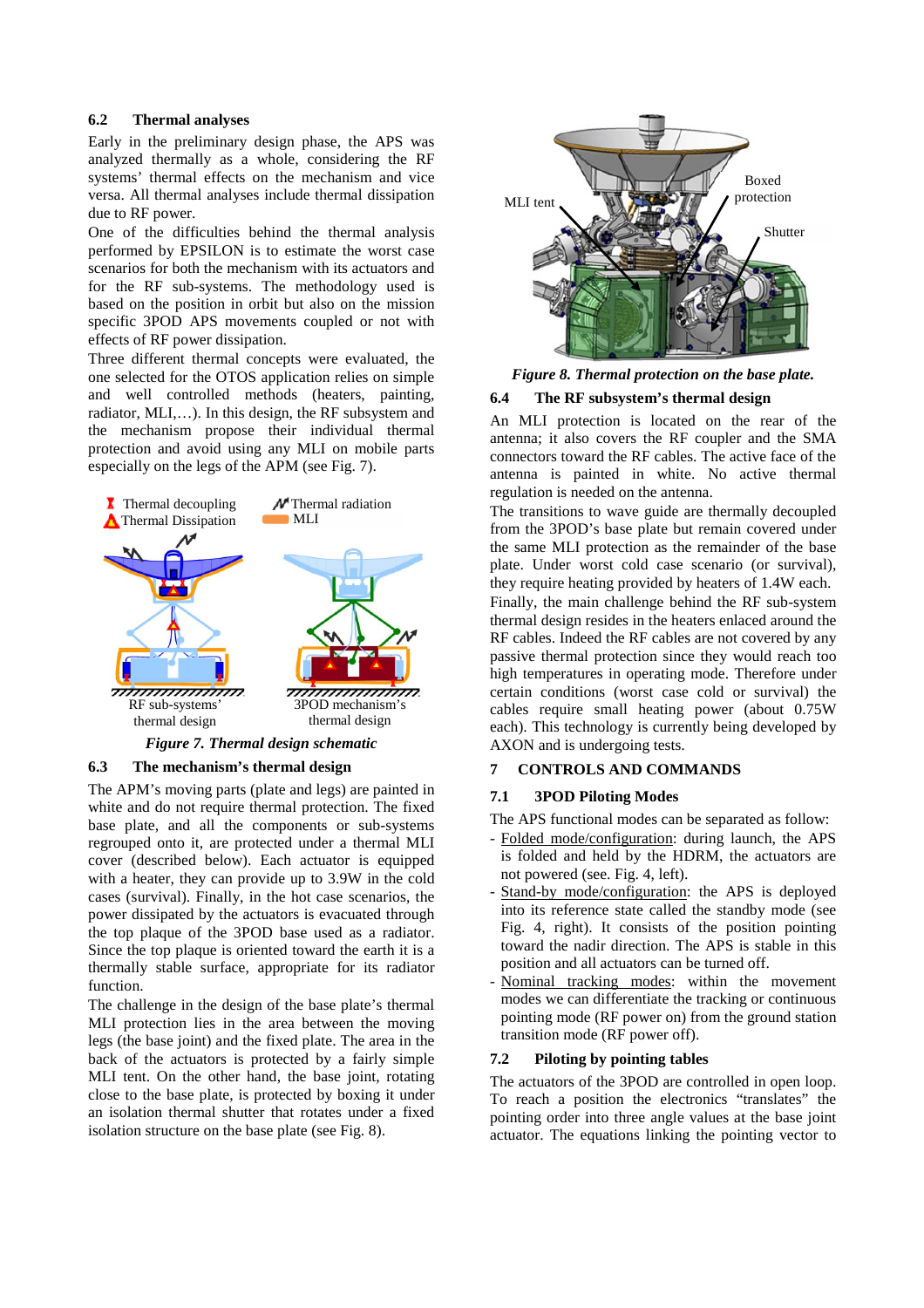the base angles are well known but using simple driving tables avoids requiring intelligent electronics to calculate in board the complex relations.

The embarked memory regroups in three independent tables every pointing position of the domain. Each table is composed of an actuator angle value per azimuth and elevation coordinates (0.1° resolution).

The electronic architecture is based on a FPGA receiving the data at 8Hz from the Attitude Determination and Control Subsystem (ADCS); it then selects the appropriate position in each look-up table to translate the position into actuator angles. Finally it commands the stepper motors through classical drivers. For nominal tracking in "continuous pointing", the APS follows the command at the required speed and selects an acceleration profile to minimize the induced jitter. For the transition mode, the 3POD APS is piloted at maximum speed and is able to reach two opposite positions in less than 30 seconds. Finally the electronics system accounts for a degraded mode control used in case of failure in one of the actuators.

# **8 3POD ANALYSIS METHODOLOGY**

### **8.1 3POD specificity**

The 3POD linkage allows for three degrees of freedom, controlled by three base joints rotation actuation. This complex linkage on a parallel robot architecture requires specific analyses to comprehend not only its kinematics but also the associated dynamic effects and reaction of RF harness, to properly size the elements of the mechanism. These analyses presented in detail here after are central to the development since the agility (ability to move at  $5^{\circ}/s$ ) is a critical and essential feature of the APS.

## **8.2 Kinematic Analysis**

The kinematic analysis addresses the study of the complex movement of the 3POD in detail, to evaluate the pointing domain. All throughout the design phase the global architecture was optimized for maximum domain of reach. The final design, assures a secured APM since every possible collision with moving parts is identified and sized mechanically; furthermore the possible singularities are controlled and eliminated by design. The final domain is +/-74° elevation and 360° azimuth (see Fig. 9).



*Figure 9 : 3POD reachable positions* 

The 3POD being a parallel architecture robot, the singularity phenomenon needs to be excluded by design. This was a major part of the kinematic analysis. The two types of singularities are characterized by tests on the 3POD Breadboard Model (BBM) and by simulation. The design proposes mechanical stops to exclude them from the pointing domain.

Another aspect of the kinematic analysis was to estimate the pointing precision of the APM. It includes the error due to the 3POD's mechanical characteristics (bearing default, flexibility, actuator precision, thermomechanical deformation, and manufacturing), but also the error induced by simplifying the controls through indexed tables. The precision of 1° is guaranteed.

Finally, the 3POD as a parallel architecture robot offers robustness to an actuator or bearing failure. In fact in this degraded mode, the pointing degrees of freedom (azimuth and elevation) are maintained but on a reduced pointing domain. The remaining domain after failure is dependent on the angle at which the motor or bearing is blocked. The final part of the kinematic analysis was to evaluate the degraded mode and its detection. As an example we can describe the case where a motor is blocked at 50°; in this case, 35% of the pointing domain is still useable.

### **8.3 Dynamic Analysis**

The aim of the dynamic analysis is to provide a reliable torque budget calculation at actuator level to verify the ECCS motorization factors. It takes into account efforts applied on the 3POD (friction, RF harness, dynamic, S/L agility), using multi-body simulation on MSC ADAMS [4]. The model used is a fully configurable 3POD model, where only the bearings are flexible elements.

Special care was taken to implement on the model the effect of the RF harness on the 3POD. The harness was modeled with nonlinear finite element (FE) simulation by IMPETUS AFEA (see Fig. 10). IMPETUS Solver® calculates the kinematic behavior of the harness (used in the Kinematic analysis) and the efforts transmitted to the 3POD by the movement (used in the dynamic analysis). The efforts are translated into analytical equations that also account for the effect of temperature and that are then implemented in the ADAMS model of the 3POD.



*Figure 10 : RF harness Simulation*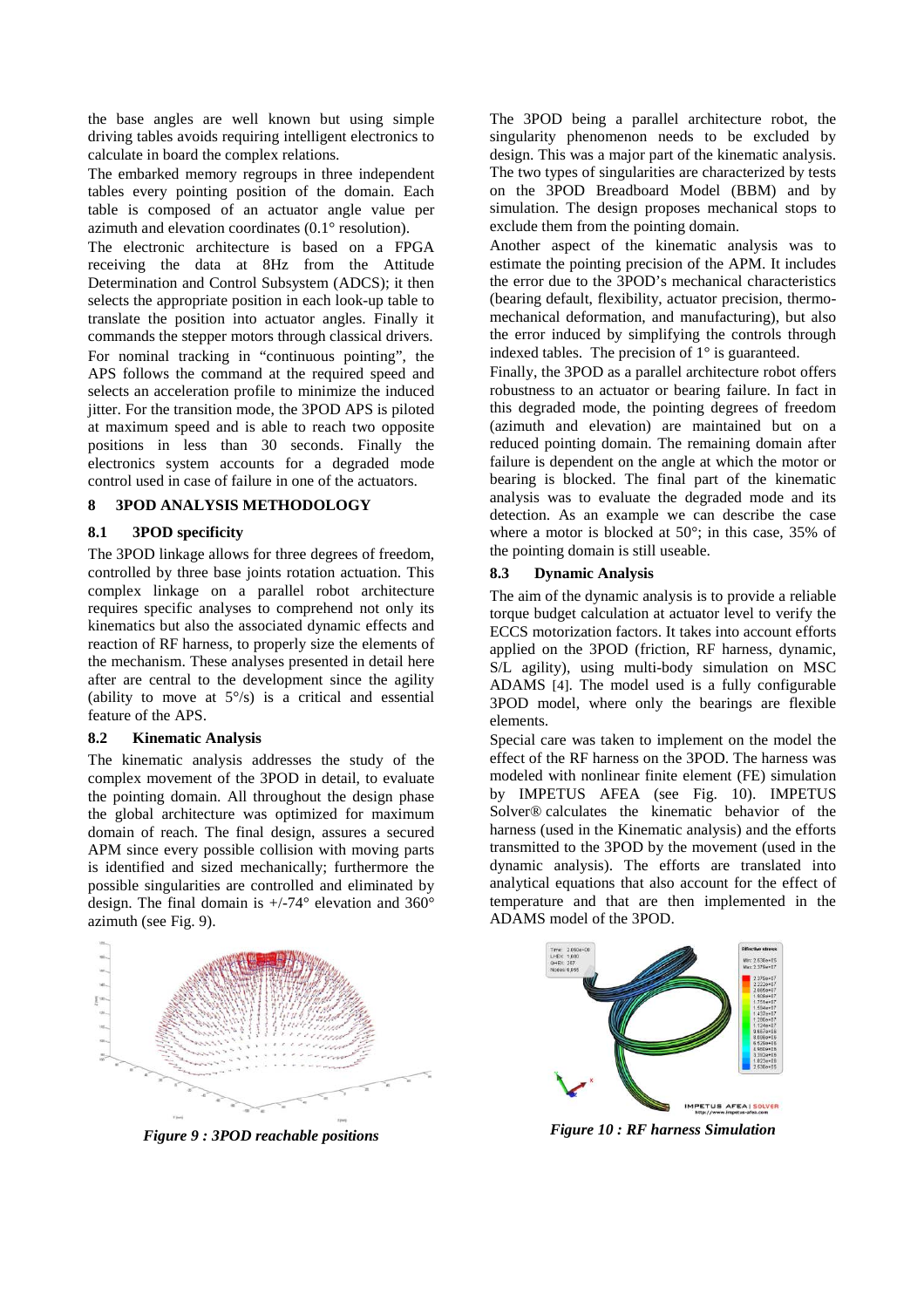A sizing cycle, passing by every critical positions of the domain, was developed. The cycle was simulated on ADAMS without gravity, to size the motors in worst case mission use and with gravity to evaluate the behavior during ground testing. The simulation revealed that the RF harness is the sizing elements for the motor torque in orbit use.

To finish the dynamic analysis, the torque requirement obtained by the ADAMS simulation, is used in an actuator model under MATLAB/SIMULINK. It predicts and evaluates the precision of the actuator and the ECSS motorization factor. The model includes all the resistive torques seen by the motor (HD starting torque and friction, bearing friction, 3POD payload inertia and torque, motor detent torque…).

## **9 ANTENNA POINTING SYSTEM BBMS**

During preliminary development phases several tests were performed on the APM and RF subsystems in order to consolidate the APS' Technology Readiness Level (TRL). The benefits of the APM architecture for agile low jitter are confirmed and AXON coax cables show satisfying performances.

### **9.1 APM Breadboard model**

The BBM of the APM was integrated in 2010 at CNES laboratory by COMAT and CNES teams (see Fig.11) and was submitted to the following tests:

- **Kinematic characterization / ground operations:**  the APM BBM (see Fig.11) validated the kinematic principle and supported the development activities particularly to characterize the APM's singularities. In addition, operating activities of the BBM helped identify the difficulties / risk linked to the APM operation under gravity for future AIT activities.
- **RF harness routing (**see §5.3 & Fig 5).
- **Vibration test**: the BBM without the antenna (see Fig.11) was submitted to a vibration test at flight levels (ECSS standards). It characterized the APM's dynamic behavior and validated the FE models' capability to reproduce the complex architecture.
- **Jitter measurements**: the torques and forces induced onto the spacecraft by actuating the APS were measured on the BBM equipped with a dummy parabolic antenna. The dynamic loads exported seem low compared to other mechanisms normally used on satellites even for agile tracking cycles (Pléiade application). The results are:  $Mz / Mt = 0.01N.m$  $Fz = 0.015N \& Ft = 0.03N$ . In addition to jitter measurements, these tests were used to support the development of the commands. They confirmed that the simplification of piloting through look-up tables has a negligible effect on the exported loads.



*Figure 11. APM BBM in test configurations* 

# **9.2 RF coaxial cable elementary tests**

Thermal elementary life tests ( $@ -70\degree C/ + 40\degree C)$  were performed on several AXON Axowave coaxial cables. Test specimens consist of coaxial cables mounted on a test bench with a relaxation loop. The minimal bending radius reached during a cycle is about 25mm (smaller than the APS RF harness needs. A total of 70.000 bending cycles were performed at CNES laboratory. No Axowave coaxial cables tested showed any sensitive degradation (neither mechanical stiffness nor RF TOS, phase shifting, insertion loss, etc).

In addition, power handling tests of Axowave cables were performed under vacuum at room temperature, with a 12,5W RF power for 360min without any degradation of the RF properties of cables.

# **9.3 Foreseen additional testing on RF harness**

The coaxial cables and as RF harness are identified as critical for the APS development, additional tests campaigns are planned/being performed and results are not available for the present paper :

- **Thermal life-tests in cumulative environments for coaxial cable**: the aim is to assess the capability of AXON coaxial cables to undergo the entire environment of OTOS mission, including the cumulative effects of radiations, atomic oxygen, bending, thermal environment and vacuum. For